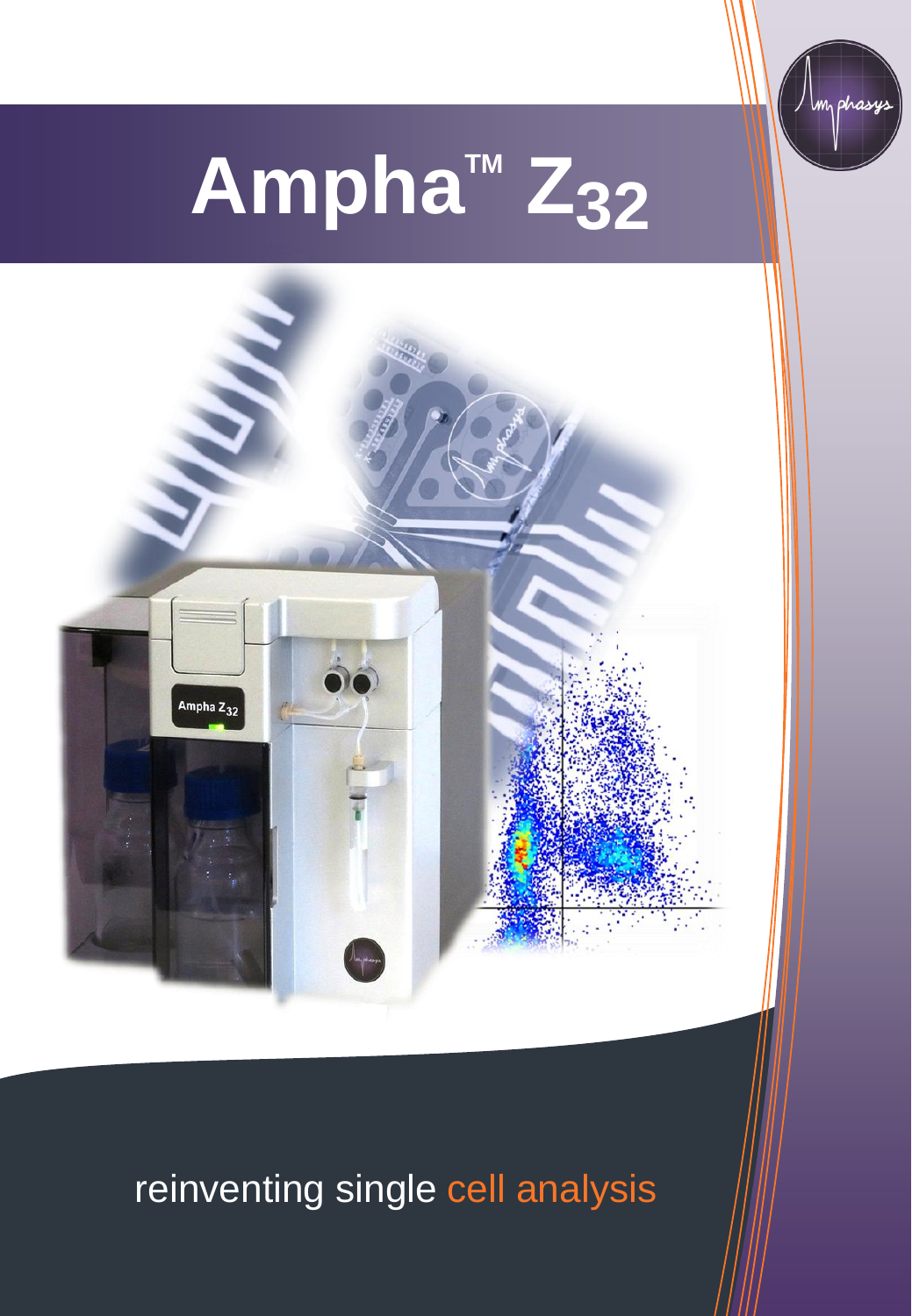## Technology working for you

#### Making complex things simple

Amphasys reinvents with its cutting-edge technology single cell analysis by simplifying the whole analysis process while providing high-content data of the analyzed cells. This is achieved with multi-frequency impedance analysis in the radiofrequency range (0.1 - 30 MHz), a label-free approach that provides many advantages as compared to conventional, fluorescence-based flow cytometry.

There is no longer a need for complex and cumbersome sample preparation steps as is necessary with classical methods. Thanks to the lack of optical components, such as microscopes or lasers, the system is mobile and ready to use within a minute, even in the field.



The heart of the cytometer consists of a microfluidic chip supplied with microelectrodes. This highsensitivity sensor measures changes of the electrical resistance of the fluidic medium when particles or cells pass through the applied AC electric field. Enumeration and size, as well as information about the physiological conditions of the analyzed cells are gathered from the processed impedance signals.

## The simple solution for your routine cell analysis applications

Ampha  $Z_{32}$  – The new benchmark of impedance-based flow cytometry

Amphasys' new generation flow cytometer is a portable plug & play device designed to blend simplicity with flexibility. Latest generation digital signal processing electronics are specifically tailored to Amphasys' high-sensitivity chips, such that best-of-class impedance analysis on single cells is achieved.

[AmphaChip](http://www.amphasys.com/lab-on-chip_label-free) – Patented

• Different channel dimensions for maximal sensitivity • Semi-disposable, for several hundreds of analyses • Suitable for any cell type • Small sample volumes

**Technology** 

The small dimensions of Ampha  $Z_{32}$  and the robustness of the electrical measurement provide a mobile and portable solution for any kind of cell analysis, be it in your laboratory or outside in the field. Designed initially for research purposes, Ampha  $Z_{32}$  is now also particularly suitable for routine applications, where detailed, high-quality cell analysis and ease-of-use are major requirements.

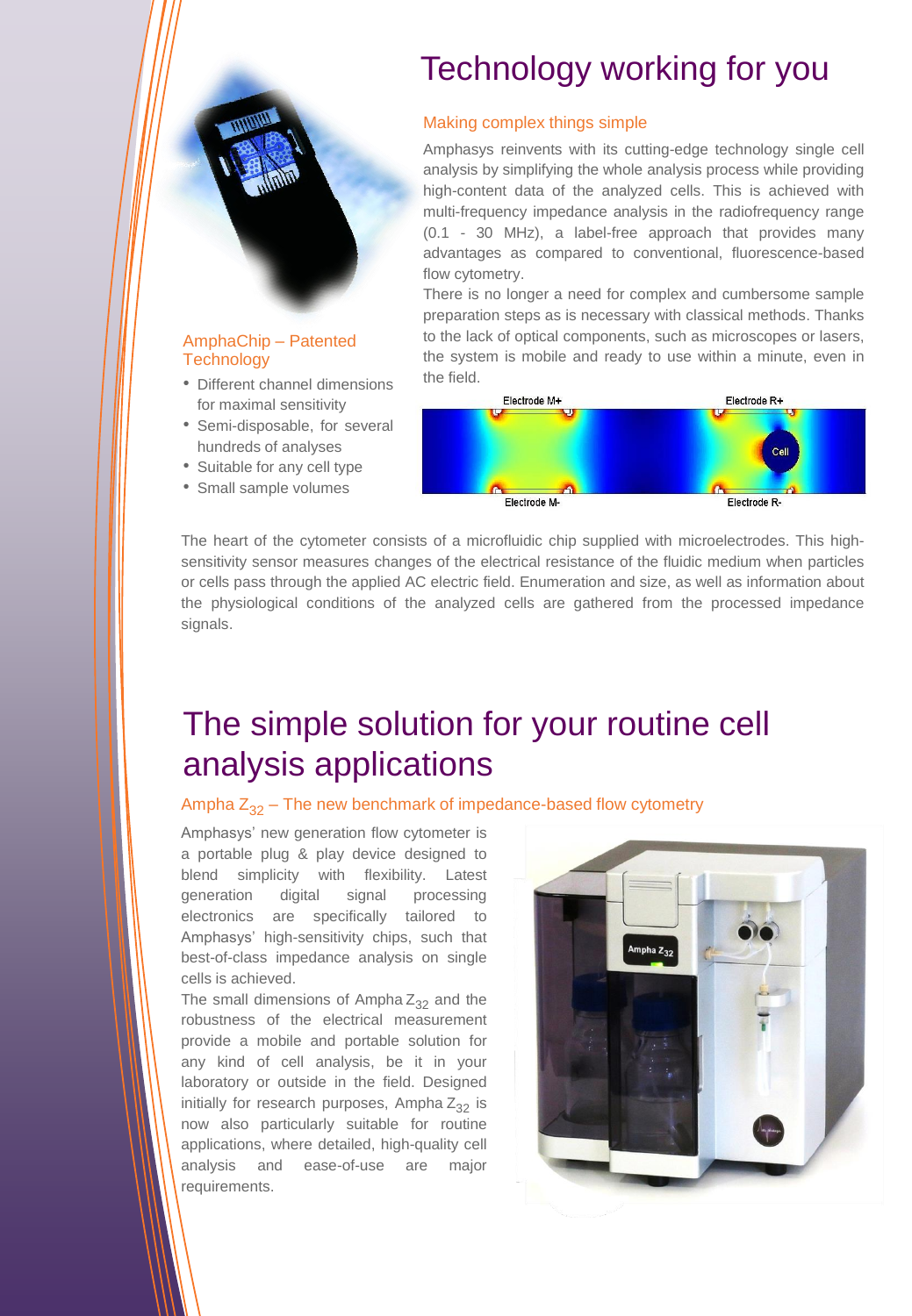#### Controlled microfluidics

Interfacing microfluidic chips has always been a challenge, requiring high-end precision pumps and flow control devices for accurate and reproducible analyses. The robustness of the electrical measurement combined with the patented chip design and sophisticated data acquisition and processing algorithms enables the use of a rather simple peristaltic pump. Alongside, Ampha  $Z_{32}$ continuously monitors the amount of fluid that passes through the chip and thus permits accurate determination of cell concentrations from whole cultures or subpopulations. This simple fluidic system can be coupled to a bioreactor, for example, complementing Amphasys' label-free approach and providing an elegant tool for in-line cell analysis applications.



### Fluidic system

- Impressively simple
- Can be adapted to any type of application
- Low maintenance
- Suitable for in-line applications

## Simply effective…



### AmphaSoft

The new AmphaSoft software intuitively combines instrument control and data acquisition, as well as realtime data display and offline data analysis. Therefore, no additional tools are needed for detailed data analysis. For routine analyses, Windows-based AmphaSoft provides a worklist facilitating repetitive analyses with changing parameters. Reports are generated in html- and csv-format, for stand-alone use or integration into proprietary templates, respectively.

### Your application

Ampha  $Z_{32}$  has been used for countless research and industrial applications with any kind of cells, including bacteria and yeasts, animal and human cell lines as well as pollen and other plant cells. You can focus on the important tasks and run your routine analyses fully unattended using the Amphasys autosampler.

Typical analyses comprise, but are not limited to:

- Cell size and morphology studies
- Viability determination
- Toxicology studies
- Cell differentiation
- Apoptosis
- In-line cell monitoring

# Are you ready to improve?

Amphasys' new impedance flow cytometer Ampha  $Z_{32}$  provides a complementing technology to conventional fluorescence-based flow cytometers (FACS).

Ampha  $Z_{32}$  is the method of choice for detailed cell analysis demanding portable solutions, ease-of-use and quick results, as well as for all those applications in which optical systems fail because cell labeling is either not available, not applicable or disturbed by external factors.